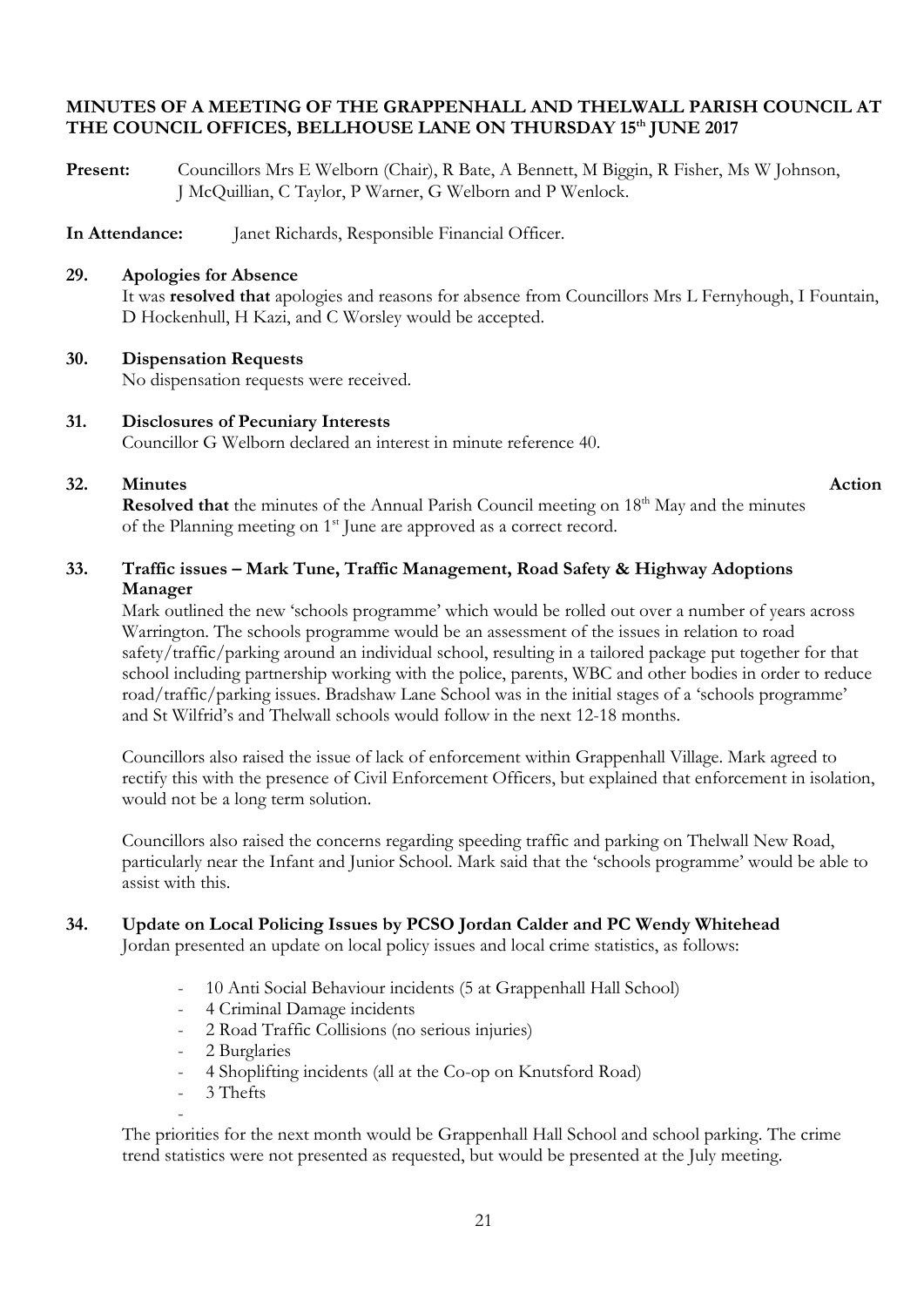## **35. Correspondence Miscellaneous**

- The following correspondence had been received and copies would be available from the Clerk:
- a) Letter of thanks from Playability for the Parish Council donation of  $\ell$ 250.
- b) Letter of thanks from Families United for the Parish Council donation of  $\ell$ 250.

### **36. Information for Noting**

- a) The RFO had renewed the Parish Councils annual insurance policy with Zurich at a cost of £7057.23.
- b) The WREN grant for Diamond Park for  $f<sub>1</sub>48,100$  was unsuccessful. WREN had recommended further consultation should be carried out and resident petitions should be done, plus an increase in matched funding from the Parish Council which would improve chances of success. The RFO would re-submit an application in August 2017.
- c) A Parks & Open Spaces Committee meeting would take place on  $20<sup>th</sup>$  June.
- d) Further works on the cobbles in Grappenhall Village would resume in July/August. This would involve taking up the cobbles and relaying them on an asphalt base.
- e) A new printer had been installed at the Parish Council Office.
- f) The biennial tree survey at Jubilee and Diamond Parks was carried out on  $8<sup>th</sup>$  June.
- g) A sturdy 'No Dogs' sign had been installed at Jubilee Park and a similar sign would shortly be installed at Diamond Park. Two spare signs were also ordered to keep in stock, in case of vandalism.
- h) A letter of thanks and 20 certificates had been sent to the Head Teacher at St Wilfrid's School in relation to their road safety initiative.

## **37. Internal Audit**

The RFO was pleased to report that the Internal Audit had been concluded and the Auditor (John Henry from JDH Business Services) reported that:

*"On the basis of the internal audit work carried out, in our view the council's system of internal controls is in place, adequate for the purpose intended and effective, subject to the recommendations reported in the action plan. As part of the internal audit work for the next financial year, we will follow up all recommendations included in the action plan".*

The Action Plan included the following recommendations: JR

- a) Minor adjustments to the accounts based on Auditor recommendations.
- b) The Council should secure NALC model contract of employment and established signed contracts with all staff.
- c) The Council should periodically retender contracts that are in excess of the threshold in the Financial Regulations (i.e. Countrywide Grounds Maintenance).
- d) Financial Regulations do not stipulate controls to prevent supplier fraud. Model Financial Regulations are available from NALC which reflect best practice. It is recommended that we update the Financial Regulations in line with the NALC regulations.
- e) A payment to RMS was not supported by a VAT invoice, only an 'application for payment' (this has now been obtained and rectified).

## **38. Neighbourhood Plan**

Councillor P Wenlock provided members with an update on progress with the Neighbourhood Plan, following on from the latest meeting on  $5<sup>th</sup>$  June. The next Steering Group meeting would take place on 3rd July and it is anticipated that parish wide consultation would take place during September. It was **resolved that** the RFO would send all members a copy of the Appleton Thorn Neighbourhood Plan for information.

JR